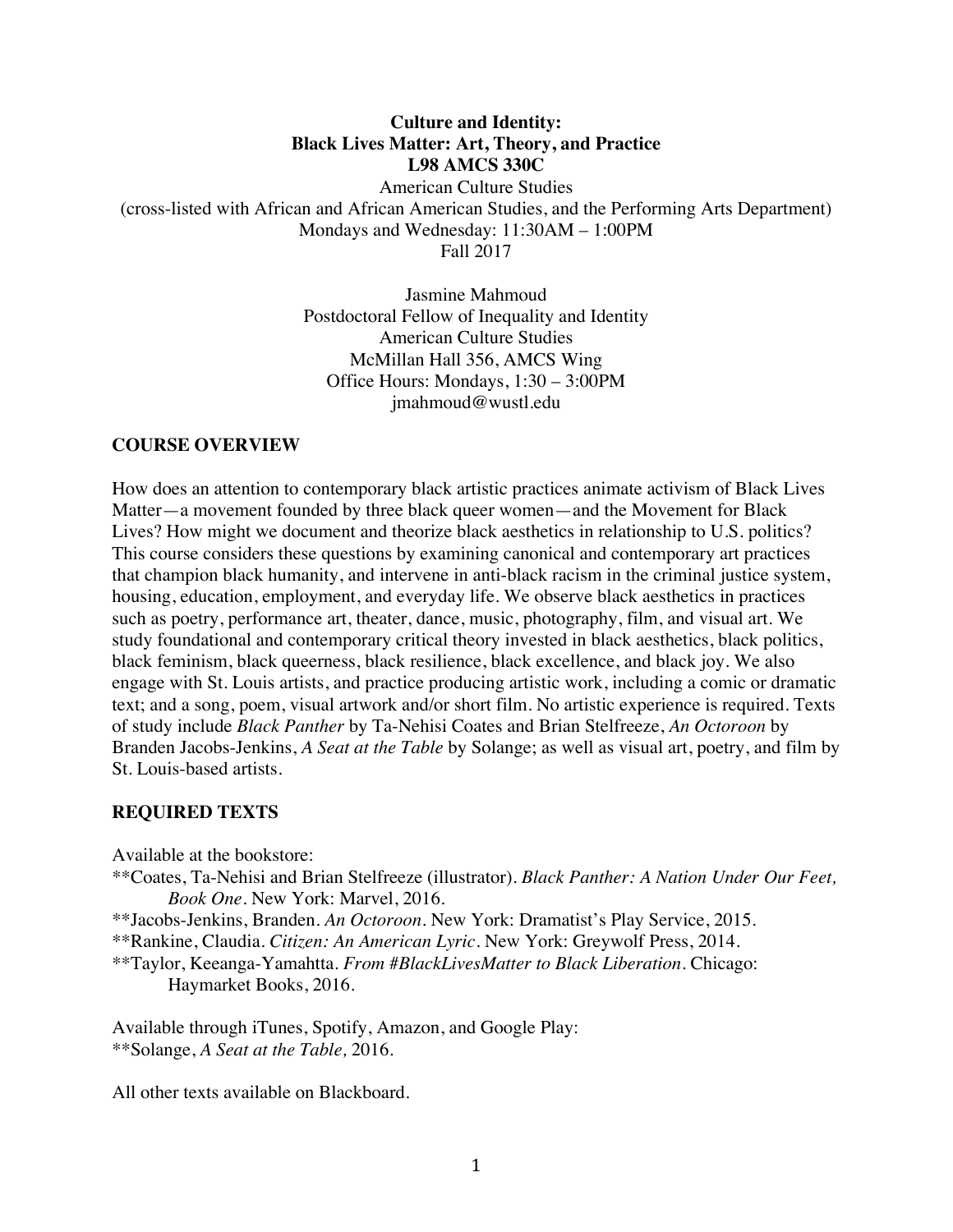# **COURSE GOALS:**

By the end of the course, students should be able to:

- Describe the platforms of Black Lives Matter and Movement for Black Lives, connect those platforms to platforms of past civil rights movements, and articulate how works of art dialogue with those platforms
- Document and identify various characteristics of art works, in dialogue with genre (comics, dramatic plays, visual art, performance, film, dance, music, poetry)
- Identify community-based and place-based artistic work, especially through St. Louisarea artists and institutions that promote black arts
- Synthesize, contrast, and compare theories of black aesthetics
- Use critical theory to analyze and evaluate works of art, and articulate relationships between black aesthetics and politics
- Produce new works of art in dialogue with critical theory and Black Lives Matter platforms

## **ASSIGNMENTS**

**Short Responses** (12%). You will complete 12 short assignments (SR) across the semester: weekly discussion posts that assess your engagement with and interrogations of the material. Starting week three, on-time responses get full credit (1 point); late responses get half-credit. Beyond these responses, you are always welcome to post additional thoughts and questions on the respective discussion boards on Blackboard.

**Site Visits** (8%). You will visit two unique sites/lectures/events/performances/exhibitions that engage with Black Arts and Black Lives, one during each of the time periods articulated below. After each site visit, write a 300-500 word response (4 points each) that 1) richly describes the aesthetics, content, and/or argument; 2) articulates what you found interesting or important; 3) connects the site to at least one reading or concept we have studied in class with MLA citation(s); and 4) poses at least two questions you have. Complete on-time responses get full credit (4 points), late responses within a week get 3 points, late responses after one week get 2 points.

**Site Visit I (August to mid-October) due October 13 at 5pm – choose among:** \*PLAY: *Dot* by Colman Domingo at the Black Rep (Edison Theater), September 6-24 \*TALK: "Radical Collapse at Emmett's Wake: A Praxis of Black Maternal Grief" Performing Arts Department Colloquium talk by Rhaisa Williams, Washington University, September 29 at 4pm, Umrath 140

\*DANCE PERFORMANCE: *Madco Freedom* at the Touhill Performing Arts Center, University of Missouri – St. Louis, September 29 at 10am or September 30 at 8pm *\**EXHIBITION: *Blue Black* curated by Glenn Ligon at the Pulitzer Art Foundation, through October 7

\*EXHIBITION: Jen Everett: Inimitable Blackness and a Blues for Saint Louis through October 29, The Dark Room at the Grandel

\*TALK: "There's a Disco Ball Between Us" a Decentering the West Lecture by Jafari Allen, October 11 at 4pm, DUC 276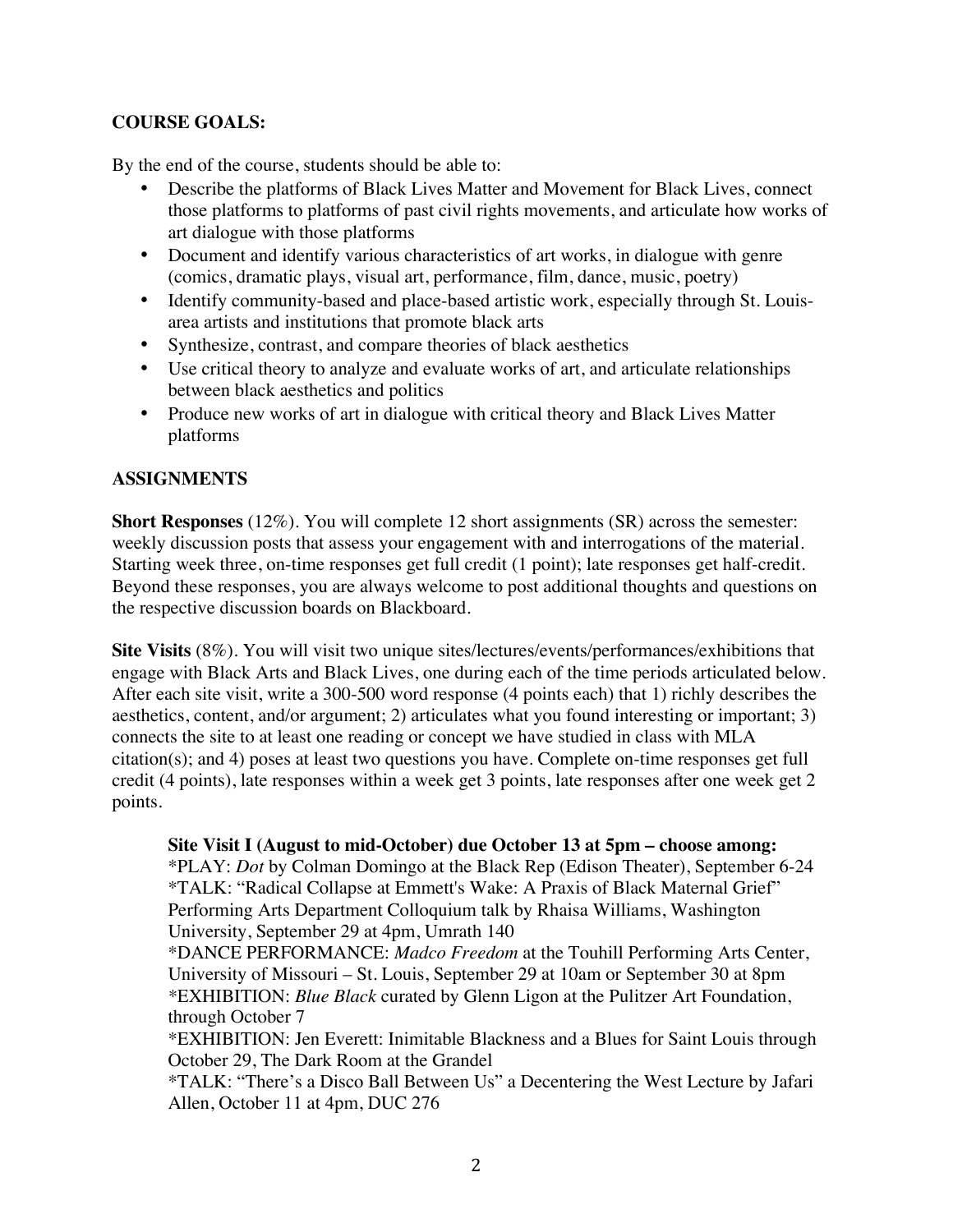**Site Visit II (mid-October to December) due December 8 at 5pm – choose among:** \*EVENT: An evening with Brittany Packnett and Arch City Defenders, October 29, 4pm \*DANCE PERFORMANCE: Raja Kelly, Performing Arts Department, October 29, 5pm, Mallinkcrodt 207 \*EXHIBITION: Jen Everett: Inimitable Blackness and a Blues for Saint Louis through October 29, The Dark Room at the Grandel \*TALK: Joanna Dee Das, "Katherine Dunham: A Legacy of Activism Through Dance," November 1 at 7pm, Missouri History Museum \*EVENT: From Protest to Policy, The Heights, Richmond, MO, November 2 at 7pm \*TALKS: Kylar Broadus, "The Fight for Civil Rights is Never a Straight Line," November 3 at 1pm, and Riley Snorton, "A Racial History of Trans Identity," November 4 at 9:15am part of Rise, Resist, Reconnect: 2017 Transgender Spectrum Conference, Hillman Hall \*EXHIBITION: iSTILLloveher: A Celebration of Women in Hip Hop, opening November 3 at 6pm, UrbArts \*FILM: St. Louis International Film Festival featuring *Whose Streets?* directed by Sabaah Folayan, early November, TBD \*EXHIBITION: Jen Everett: Secure the Shadow, Ere the Substance Fades, opening November 4 at 7pm, The Millitzer Studio & Gallery \*TALK: Crystal N. Feimster, "'The Greatest Outrage of the Century': White Violence and Black Protest in America," November 8 at 5pm, Umrath Lounge \*TALK: "Harnessing Sonic Energy for Protest and Healing: A Conversation with Activist and Audiologist Dr. Koach Baruch Frazier," December 1 at 4pm, Music Classroom Building 103 *\**EXHIBITION: Mickalene Thomas: Mentors, Muses, and Celebrities, Contemporary Art Museum \*EXHIBITON/PERFORMANCE: #1 in Civil Rights: The African American Freedom Struggle in St. Louis, Missouri History Museum

# **Essay I: Art Response I & Essay** (10%)

After sharing an example of black art on September 6 (Art Response I), you will write a reflective 1000 word essay attending to these questions:

1) Describe your art piece aesthetically: what does it look like? Sound like?, etc. How would you describe the work as "art"? How would you describe the work as black?

2) How has your understanding of BLM and Black Art shifted, if at all?

3) What are at least two thematic/discussions questions that you would like to explore in this class?

You must site at least one source from Week 1, and one source from Week 2 in MLA format. You are also welcome to reference other art examples, or other content from class.

# **Due September 10 at 5pm.**

# **Essay II: Art Response II & Essay** (15%)

Write a short comic (no longer than 1 page) or a short play (no longer than 2 pages) in dialogue with issues of Black Lives Matter, or more broadly with black liberation and racial equity and justice. After presenting your comic or play during Week 6, you'll write a 1200 – 1500 word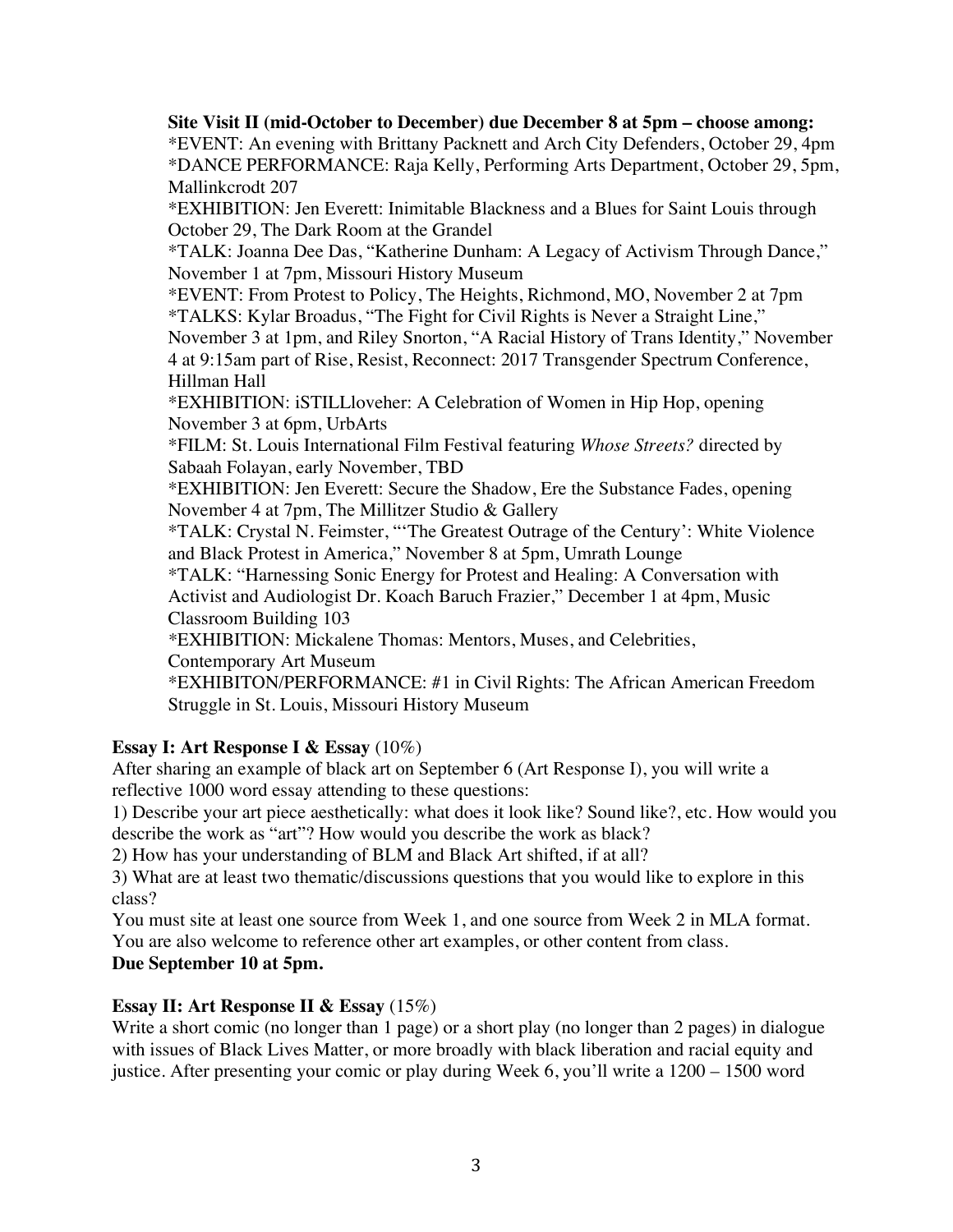(about 4 - 5 page) analytical essay that attends to the question: how did the comic or play engage with theories of black art and issues of Black Lives Matter? A fuller rubric will follow. **Due October 8 at 5pm.**

# **Essay III: Art Response III & Essay** (15%)

You will produce a piece of art that includes choreography, music, poetry, video, and/or photography, and lasts no longer than 4 minutes. After presenting your art work during Week 12, you'll write a 1200-1500 word (about 4 - 5 page) analytical essay that attends to the question: how did your art work engage with aesthetic theories and issues of past and contemporary black civil rights movements? A fuller rubric will follow.

# **Due November 19 at 11:59pm.**

## **Extended Abstract** (10%)

For your final project, you will either create a piece of art or write about an artist or artwork that dialogues with issues of the Movement. In preparation, you will write a 1000 – 1200 word (3 - 4 page) extended abstract that summarizes the object and goals of your final paper/project, and engages at least five sources. A fuller rubric will follow. **Due November 26 at 11:59pm.**

## **Final Paper/Project** (20%)

If producing a final project: present your work to the class during Week 15 and write a 1200 - 1500 word (about 4 – 5 page) final paper describing, analyzing, and interpreting how your project dialogued with themes of the course. If producing a final paper, write a 2500 – 3000 word (about 8 - 10 page) essay. A fuller rubric will follow. **Final papers due December 16 at 5pm.**

**Participation** (10%). Our classroom functions as a studio space, a place to learn and engage with black art, theories, and practices. Attendance is mandatory – starting week three, two or more unexcused absences will reduce your participation grade to 5%; each subsequent absence will reduce the participation grade in increments of 2 points (from 5% to 3% to 1%, and then cutting into other grades.) Come to class having read texts, and ready to engage with questions, thoughts and responses.

# **COURSE POLICIES AND INFORMATION FOR STUDENTS**

### **Assignment Naming Policy**

Please save your assignments as word documents (.doc) – unless another format is specified or warranted. Save the title of the document as "Last Name First Name – Assignment Title," for example "Mahmoud Jasmine – Essay I."

### **Attendance Policy**

As written above, attendance is mandatory – starting week three, two or more unexcused absences will reduce your participation grade to 5%. Subsequent absences will reduce your grade in increments of 2 points (from 5% to 3% to 1% and so on). If you know you are going to be absent, please email me as soon as possible.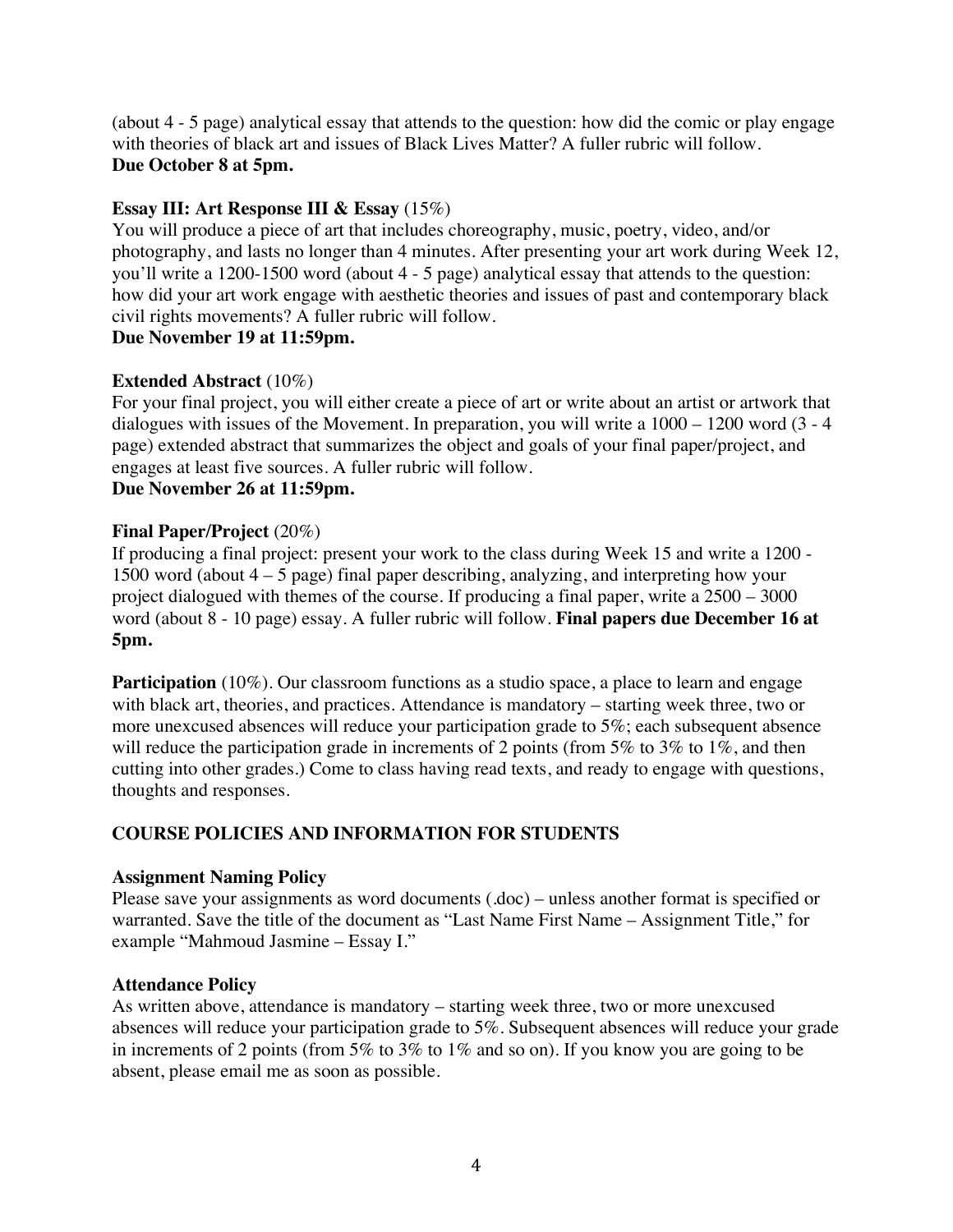### **Penalties for Late Work and Requests for Extensions**

Starting week three, late short assignments receive half-credit. Other late work will be penalized a third of a letter grade (from A to A-, for example) for every 24 hours the assignment is late.

## **Requests for Instructor Feedback**

The best writing comes from revision and I encourage you to submit drafts of your work. You may email drafts of your writing up to 24 hours before an assignment is due. Drafts received after this time may not receive a review from me.

## **Inclusive Learning Environment**

The best learning environment––whether in the classroom, studio, or fieldwork site––is one in which all members feel respected while being productively challenged. At Washington University in St. Louis, we are dedicated to fostering an inclusive atmosphere, in which all participants can contribute, explore, and challenge their own ideas as well as those of others. Every participant has an active responsibility to foster a climate of intellectual stimulation, openness, and respect for diverse perspectives, questions, personal backgrounds, abilities, and experiences, although instructors bear primary responsibility for its maintenance.

A range of resources is available to those who perceive a learning environment as lacking inclusivity, as defined in the preceding paragraph. If possible, we encourage students to speak directly with their instructor or TA about any suggestions or concerns they have regarding a particular instructional space or situation. Alternatively, students may bring concerns to another trusted advisor or administrator (such as an academic advisor, mentor, department chair, or dean). All classroom participants—including faculty, staff, and students—who observe a bias incident affecting a student may also file a report (whether personally or anonymously) utilizing the online Bias Report and Support System.

### **Technologies Policies**

The following technologies are highly suggested for this course: a portable notebook for notetaking and access to a computer for short assignment responses and essays. It is expected all students remain exclusively focused on the task at hand and do not get distracted by external matters (e.g. cell phones/emails/extraneous conversations). Students found using devices for non-class activities will be first warned and then if found again, asked to leave the class for the day.

# **Ethics/Violations of Academic Integrity**

Ethical behavior is an essential component of learning and scholarship. Students are expected to understand, and adhere to, the University's academic integrity policy: wustl.edu/policies/undergraduate-academic-integrity.html. Students who violate this policy will be referred to the Academic Integrity Policy Committee. Penalties for violating the policy will be determined by the Academic Integrity Policy committee, and can include failure of the assignment, failure of the course, suspension or expulsion from the University. If you have any doubts about what constitutes a violation of the Academic Integrity policy, or any other issue related to academic integrity, please ask your instructor.

# **Disability Resources**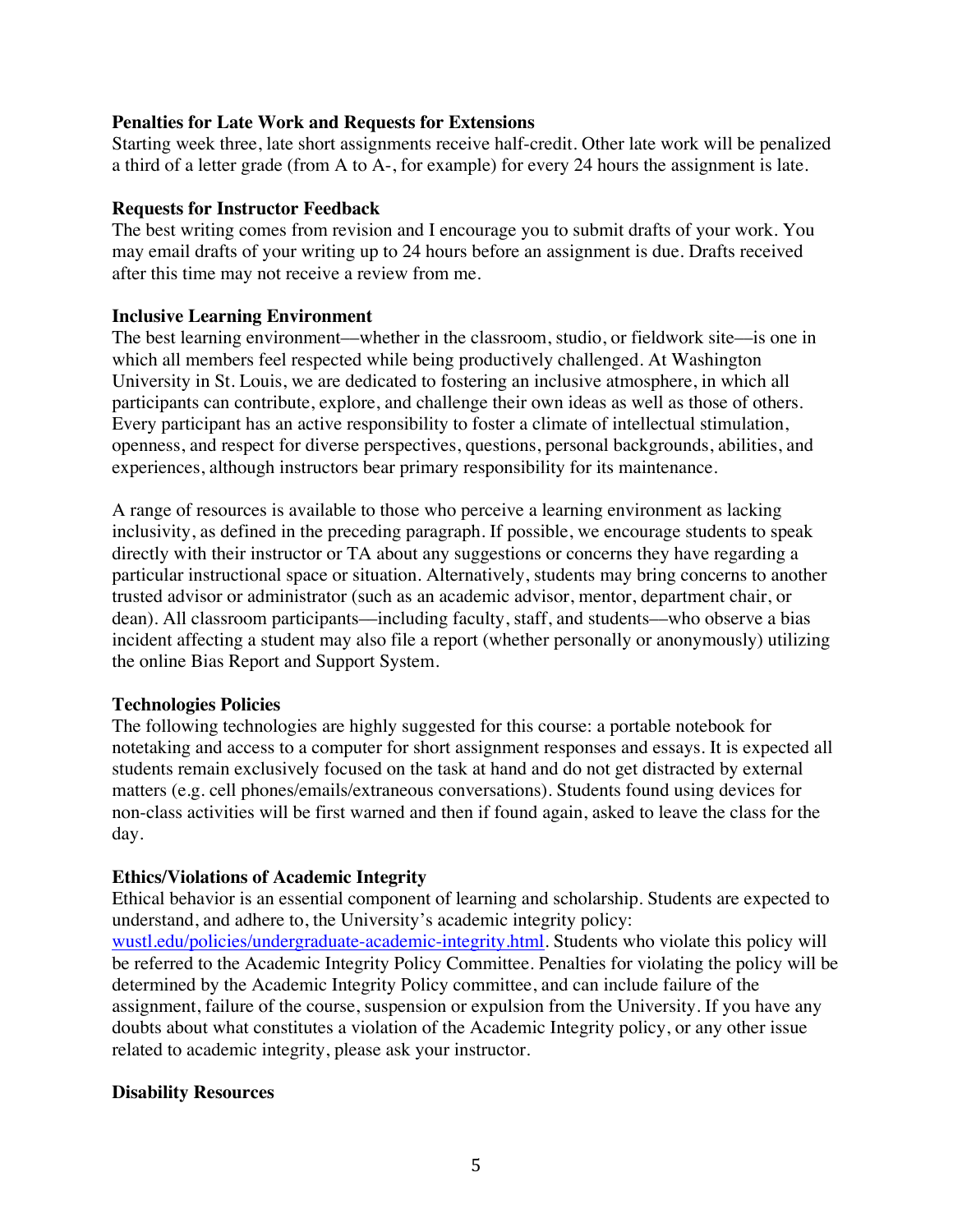If you have a disability that requires an accommodation, please speak with instructor and consult the Disability Resource Center at Cornerstone (cornerstone.wustl.edu/). Cornerstone staff will determine appropriate accommodations and will work with your instructor to make sure these are available to you.

## **Writing Assistance**

For additional help on your writing, consult the expert staff of The Writing Center (writingcenter.wustl.edu) in Olin Library (first floor). It can be enormously helpful to ask someone outside a course to read your essays and to provide feedback on strength of argument, clarity, organization, etc. The Engineering Communication Center http://engineering.wustl.edu/current-students/student-services/Pages/default.aspx offers students in the School of Engineering and Applied Sciences help with oral presentations, writing assignments, and other communications projects, as well as job-search documents such as resumes and cover letters.

## **Preferred Name Policy**

The University's Preferred Name Policy, with additional resources and information, may be found here: registrar.wustl.edu/student-records/ssn-name-changes/preferred-namepolicy/preferred-name-policy-student/ .

### **Sexual Assault**

The University is committed to offering reasonable academic accommodations to students who are victims of sexual assault. Students are eligible for accommodation regardless of whether they seek criminal or disciplinary action. Depending on the specific nature of the allegation, such measures may include but are not limited to: implementation of a no-contact order, course/classroom assignment changes, and other academic support services and accommodations. If you need to request such accommodations, please direct your request to Kim Webb (kim\_webb@wustl.edu), Director of the Relationship and Sexual Violence Prevention Center. Ms. Webb is a confidential resource; however, requests for accommodations will be shared with the appropriate University administration and faculty. The University will maintain as confidential any accommodations or protective measures provided to an individual student so long as it does not impair the ability to provide such measures.

### **Sexual Assault Reporting**

If a student comes to me to discuss or disclose an instance of sexual assault, sex discrimination, sexual harassment, dating violence, domestic violence or stalking, or if I otherwise observe or become aware of such an allegation, I will keep the information as private as I can, but as a faculty member of Washington University, I am required to immediately report it to my Department Chair or Dean or directly to Ms. Jessica Kennedy, the University's Title IX Coordinator. If you would like to speak with the Title IX Coordinator directly, Ms. Kennedy can be reached at (314) 935-3118, jwkennedy@wustl.edu, or by visiting her office in the Women's Building. Additionally, you can report incidents or complaints to Tamara King, Associate Dean for Students and Director of Student Conduct, or by contacting WUPD at (314) 935-5555 or your local law enforcement agency. You can also speak confidentially and learn more about available resources at the Relationship and Sexual Violence Prevention Center by calling (314) 935-8761 or visiting the 4th floor of Seigle Hall.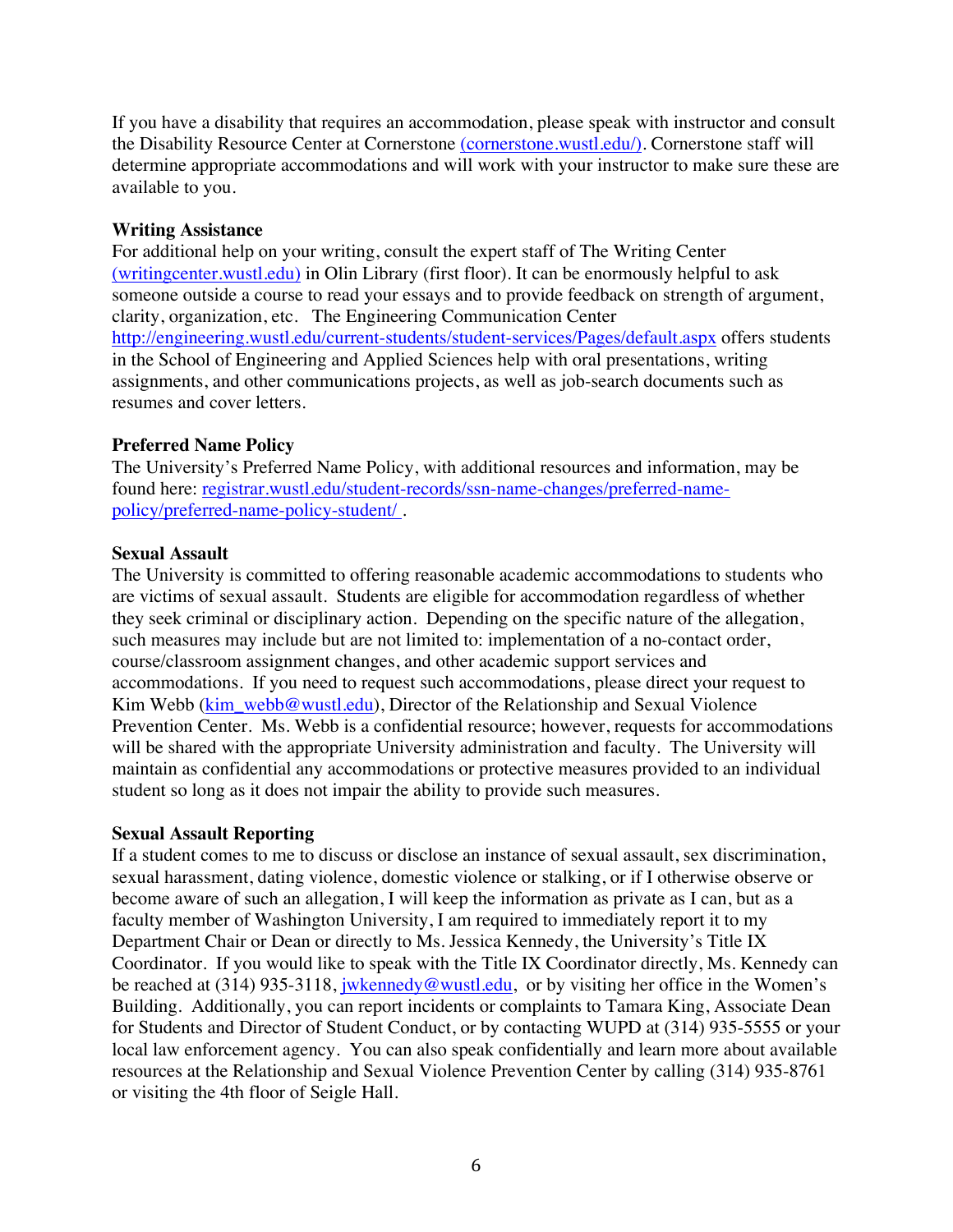#### **Bias Reporting**

The University has a process through which students, faculty, staff and community members who have experienced or witnessed incidents of bias, prejudice or discrimination against a student can report their experiences to the University's Bias Report and Support System (BRSS) team. See: brss.wustl.edu

### **Mental Health**

Mental Health Services' professional staff members work with students to resolve personal and interpersonal difficulties, many of which can affect the academic experience. These include conflicts with or worry about friends or family, concerns about eating or drinking patterns, and feelings of anxiety and depression. See: shs.wustl.edu/MentalHealth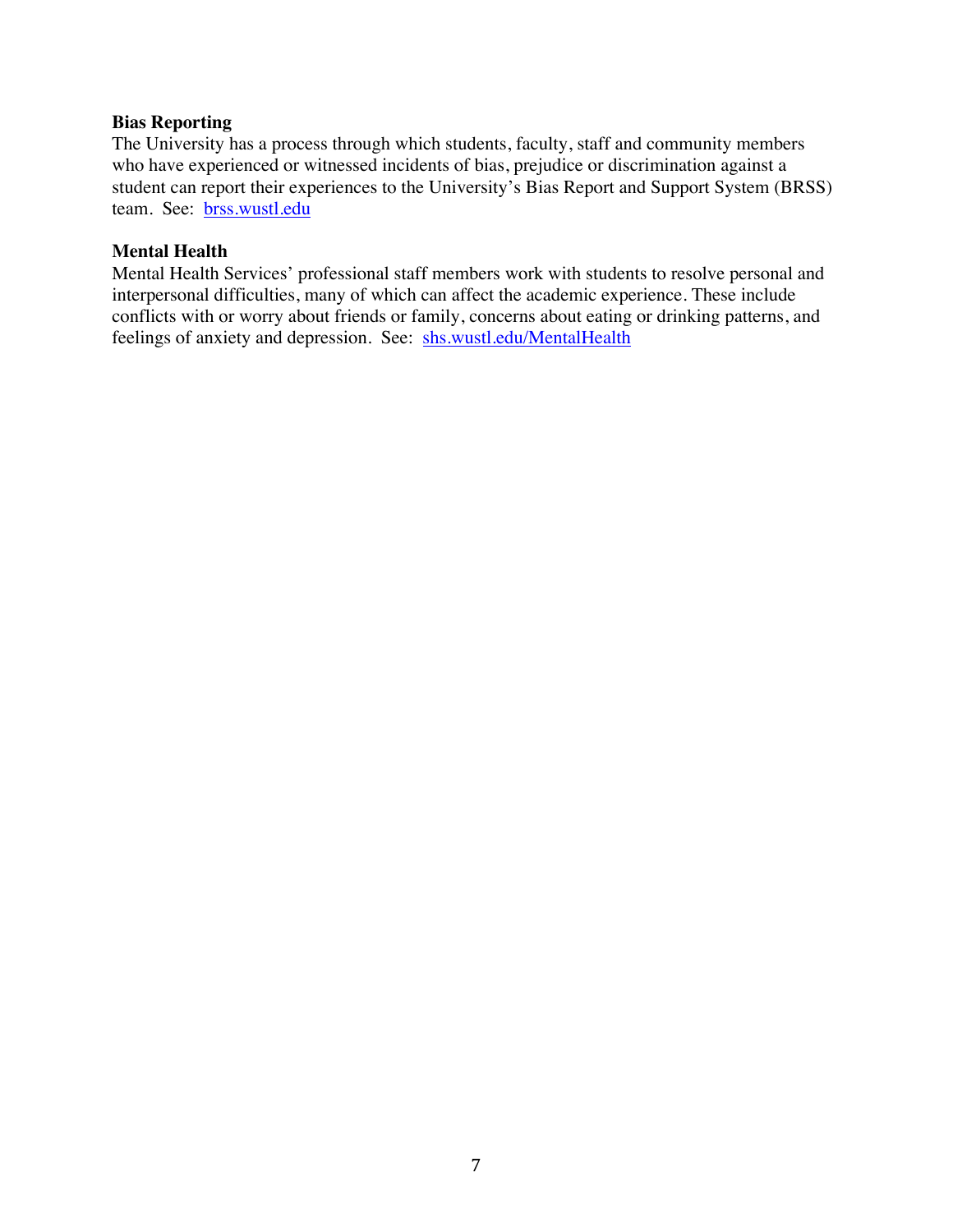# **SCHEDULE**

| Week 1:       | <b>Foundations in Black Lives Matter</b>                                                                                                                                                                                                                                                                                                                            |
|---------------|---------------------------------------------------------------------------------------------------------------------------------------------------------------------------------------------------------------------------------------------------------------------------------------------------------------------------------------------------------------------|
| August 28:    | [In class] Carolina A. Miranda, "'It hasn't left me': How Black Lives<br>Matter used performance to create unforgettable 2016 moments,"<br>Los Angeles Times, 15 December 2016.                                                                                                                                                                                     |
| Outside work: | SR1 due 8/30 at 9am on Blackboard: post a quote you found<br>interesting/important, and question you had about the reading                                                                                                                                                                                                                                          |
| August 30:    | [B] Alicia Garza, "A Herstory of the #BlackLivesMatter Movement by<br>Alicia Garza," The Feminist Wire, 7 October 2014.<br>[B] #Vision4BlackLives Policy Demands Booklet, The Movement for<br><b>Black Lives</b><br>[B – peruse website] "About," "Guiding Principles," blacklivesmatter.com<br>**Taylor, "Introduction: Black Awakening in Obama's America," 1-19. |
| Week 2:       | <b>Black Aesthetics and Art Response I</b>                                                                                                                                                                                                                                                                                                                          |
| September 4:  | <b>NO CLASS</b>                                                                                                                                                                                                                                                                                                                                                     |
| Outside work: | On Blackboard by 9am on 9/6: either post example of "black art" or<br>describe the performance art/action you will perform in class                                                                                                                                                                                                                                 |
| Outside work: | SR2 due 9/6 at 9am on Blackboard: quote and question                                                                                                                                                                                                                                                                                                                |
| September 6:  | [B] Langston Hughes, "The Negro Artist and the Racial Mountain" (1926)<br>[B] W.E.B. DuBois, "Criteria of Negro Art" (1926)<br>[B] Alain Locke, "Art or Propaganda" (1928)<br>[B] Zora Neale Hurston, "Characteristics of Negro Expression" (1934)<br>[B] Hoyt Fuller, "Towards a Black Aesthetic" (1967)<br>[B] Larry Neal, "The Black Arts Movement" (1968)       |
| Outside work: | Essay 1 due 9/10 at 5pm via email                                                                                                                                                                                                                                                                                                                                   |
| Week 3:       | <b>Black Fantastic (Comics)</b>                                                                                                                                                                                                                                                                                                                                     |
| Outside work: | SR3: quote and question, due 9am before either class on Blackboard                                                                                                                                                                                                                                                                                                  |
| September 11  | **Coates, Black Panther<br>[B] Ta Nehisi-Coates, Notes, The Atlantic                                                                                                                                                                                                                                                                                                |
| September 13  | [B] Richard Iton, "Known Rivers/New Forms," in In Search of the Black<br>Fantastic: Politics & Popular Culture in the Post-Civil Rights Era.<br>Oxford University Press, 2008, 3-29.                                                                                                                                                                                |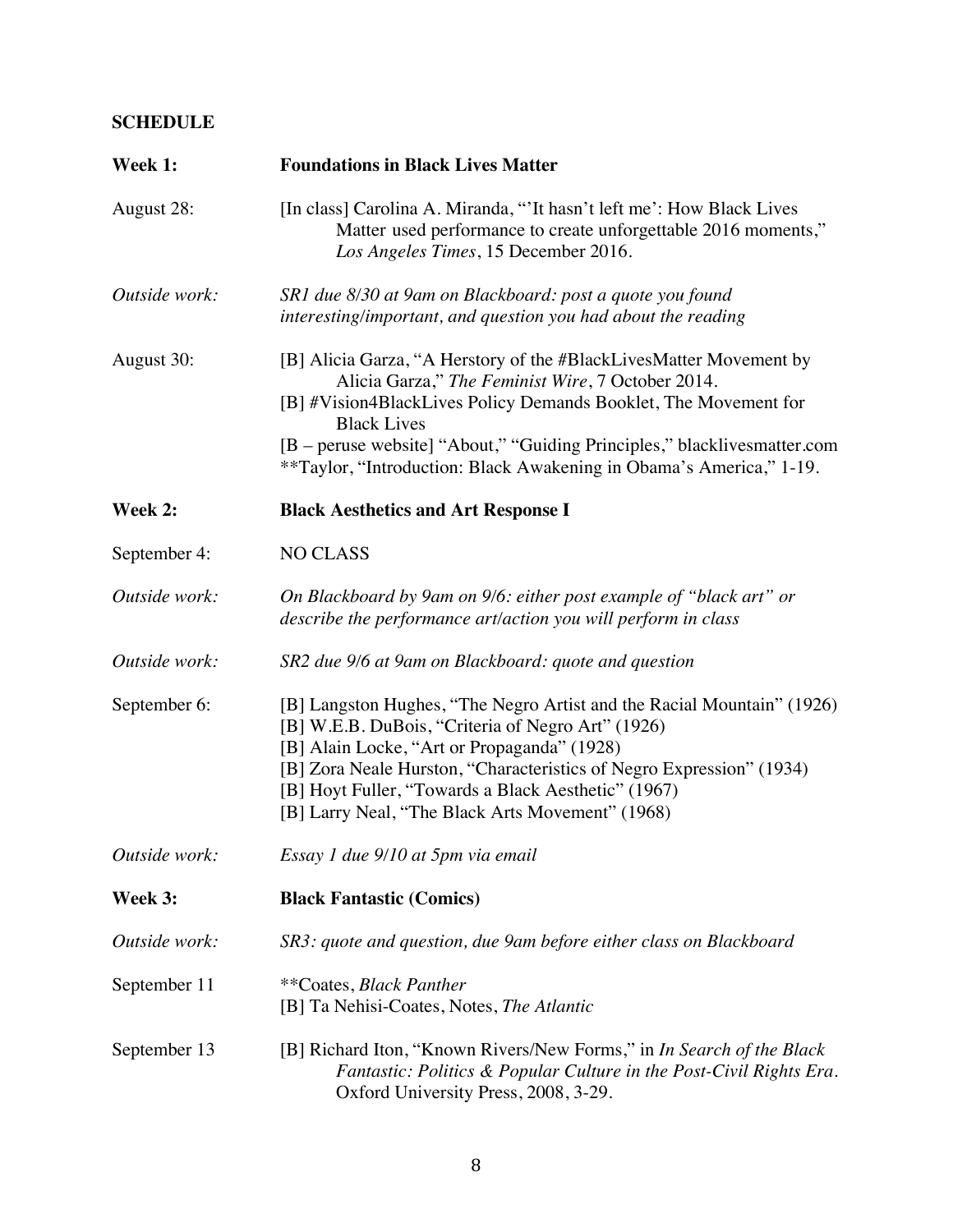|               | [In class] E.T. Russian, "Unstoppable" Comix in the City<br>[In class] Unstoppable by micha cárdenas, Patrisse Cullors, Edxie<br>Betts, and Chris Head at werunstoppable.com                                                                                                                                                                       |
|---------------|----------------------------------------------------------------------------------------------------------------------------------------------------------------------------------------------------------------------------------------------------------------------------------------------------------------------------------------------------|
| Week 4:       | <b>Black Archives (Performance)</b>                                                                                                                                                                                                                                                                                                                |
| Outside work: | SR4: quote and question, due 9am before either class on Blackboard                                                                                                                                                                                                                                                                                 |
| September 18  | **Brandon Jacobs-Jenkins, An Octoroon, Prologue, Acts I-III<br>[B] Salamishah Tillet, "Introduction: Peculiar Citizenships," in Sites of<br>Slavery: Citizenship and Racial Democracy in the Post-Civil<br>Rights Imagination. Durham and London: Duke University Press,<br>2012, 1-19.                                                            |
| September 20  | **Brandon Jacobs-Jenkins, The Octoroon, Acts VI-V<br>[B] Saidiya Hartman, "Venus in Two Acts," Small Axe 12.1 (June 2008):<br>$1 - 14.$                                                                                                                                                                                                            |
|               | [B] Lisa Lowe, "History Hesitant," Social Text 33.4 125 (2015): 85-107.                                                                                                                                                                                                                                                                            |
| Week 5:       | Lynching, Living, and Black Playwrights (Theater)                                                                                                                                                                                                                                                                                                  |
| Outside work: | SR5: quote and question, due 9am before either class on Blackboard                                                                                                                                                                                                                                                                                 |
| September 25: | [B] Excerpts from <i>Black Lives</i> , <i>Black Words</i> , edited by Reginald Edmund.<br>[B] Excerpts from Hands Up: 7 Playwrights, 7 Testaments.<br>[B] Koritha Mitchell, Living with Lynching: African American Lynching<br>Plays, Performance, and Citizenship. Urbana, Chicago, and<br>Springfield: University of Illinois Press, 2011, 1-19. |
| September 27: | [B] Excerpts from Un-Tamed: Hair Body Attitude, Short Plays By Black<br>Women<br>[B] Excerpts from Facing Our Truth: Ten Minute Plays on Travyon, Race,<br>and Privilege                                                                                                                                                                           |
| Week 6:       | <b>Art Response II - Short Comic or Play</b>                                                                                                                                                                                                                                                                                                       |
| Outside work: | Short comic or play (for Art Response I) due on Blackboard 10/2 at 8am                                                                                                                                                                                                                                                                             |
| October 2:    | Reading of short comics and plays                                                                                                                                                                                                                                                                                                                  |
| October 4:    | Reading of short comics and plays                                                                                                                                                                                                                                                                                                                  |
| Outside work: | Essay II due 10/8 at 5pm via email                                                                                                                                                                                                                                                                                                                 |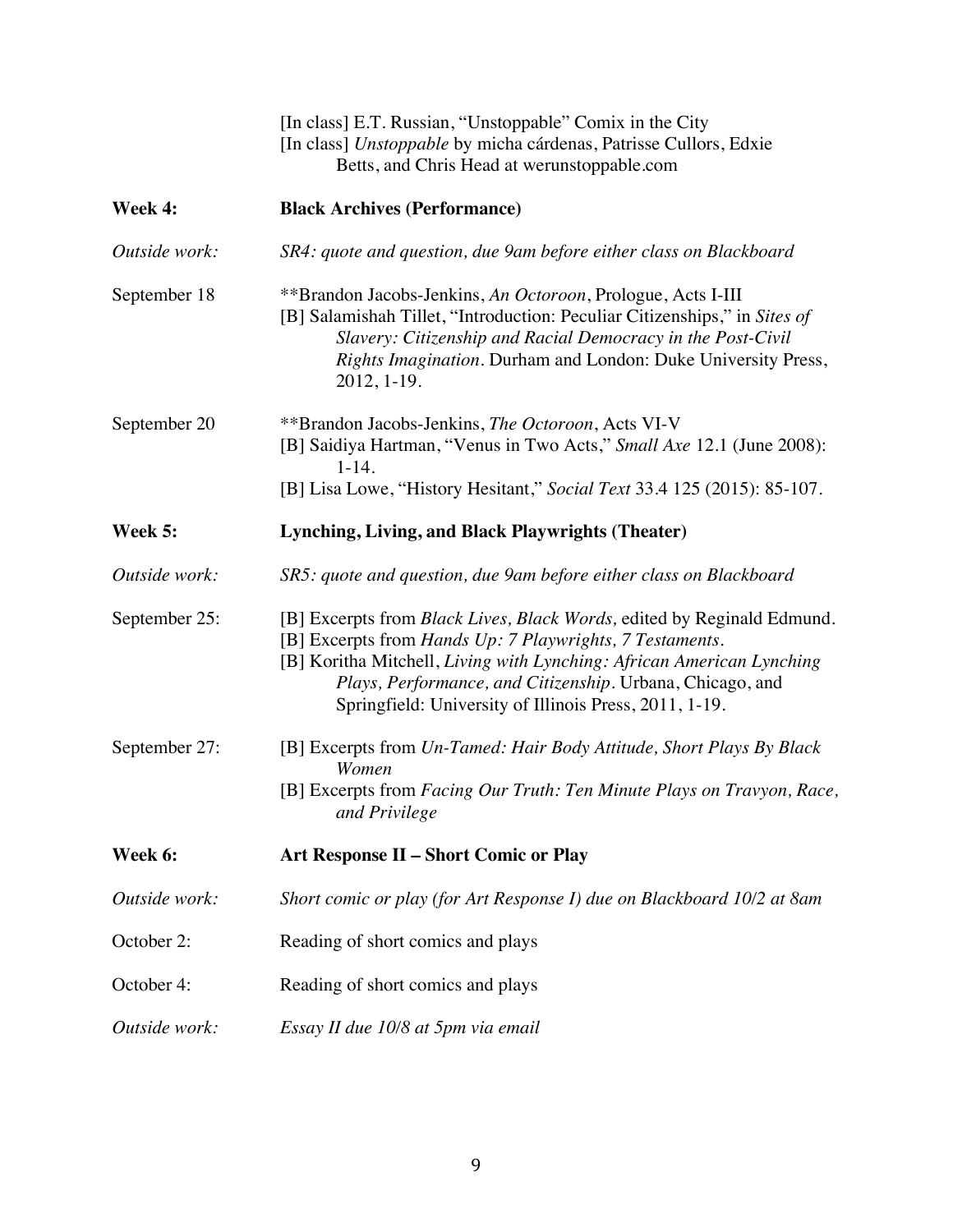| Week 7:                | <b>Black Mourning (Visual Art)</b>                                                                                                                                                                                                                                                                                                                                                                                                                                                                        |
|------------------------|-----------------------------------------------------------------------------------------------------------------------------------------------------------------------------------------------------------------------------------------------------------------------------------------------------------------------------------------------------------------------------------------------------------------------------------------------------------------------------------------------------------|
| Outside work:          | SR6: quote and question, due 9 am before either class                                                                                                                                                                                                                                                                                                                                                                                                                                                     |
| October 9              | <b>CLASS VISIT: Kemper Art Museum</b><br>[B] Huey Copeland, "Introduction: The Blackness of Things," in Bound to<br>Appear: Art, Slavery, and the Site of Blackness in Multicultural<br>America. University of Chicago Press, 2013, 1-24.<br>[B] Kara Walker, Artist Statement, Sikkema Jenkins and Co. is compelled<br>to present the most astounding and important painting show of the<br>fall art show viewing season!, 2014.<br>[B] Watch: Carrie Mae Weems, Grace Notes: Reflections for Now, 2016. |
| October 11             | <b>GUEST LECTURER: DeAndrea Nichols</b><br>[B] Claudia Rankine, "The Condition of Black Life Is One of Mourning,"<br>in The Fire This Time: A New Generation Speaks about Race.<br>Edited by Jesmyn Ward. New York: Scribner, 2016, 145-155.<br>[B] Fred Moten, "Black Mo'Nin in the Sound of the Photograph," in In<br>the Break: The Aesthetics of the Black Radical Tradition.<br>Minneapolis: University of Minnesota Press, 2003, 192-211.                                                           |
| <b>Optional Event:</b> | Lunch with DeAndrea Nichols hosted by American Culture Studies and<br>the Center for Diversity and Inclusion at DUC 330, 10/11 at 1pm                                                                                                                                                                                                                                                                                                                                                                     |
| Outside work:          | Site Visit I response due 10/13 at 5pm via email                                                                                                                                                                                                                                                                                                                                                                                                                                                          |
| Week 8:                | Civil Rights amidst Anti-Black Racism (Film + Photography)                                                                                                                                                                                                                                                                                                                                                                                                                                                |
| October 16:            | <b>FALL BREAK NO CLASS</b>                                                                                                                                                                                                                                                                                                                                                                                                                                                                                |
| Outside work:          | SR7: quote and question, due 10/18 at 9am                                                                                                                                                                                                                                                                                                                                                                                                                                                                 |
| October 18:            | **Taylor, 21-73, 107-152 ("Chapter 1: A Culture of Racism,"<br>"Chapter 2: From Civil Rights to Colorblind," Chapter 4: "The<br>Double Standard of Justice," and Chapter 5: "Barack Obama, The<br>End of an Illusion")<br>[B] Frantz Fanon, "The Fact of Blackness"                                                                                                                                                                                                                                       |
| Week 9:                | <b>Choreographies of Protest (Dance)</b>                                                                                                                                                                                                                                                                                                                                                                                                                                                                  |
| Outside work:          | SR8: quote and question, due 9 am before either class                                                                                                                                                                                                                                                                                                                                                                                                                                                     |
| October 23:            | CLASS VISIT: "Dancing, Dialogue, Diplomacy: Decisions"<br>A Conversation with Raja Kelly, McMillan Cafe<br>[B] Joanna Dee Das, "The Unofficial Ambassador of Diaspora:<br>Performing Abroad" and "The Radical Humanist Meets Black                                                                                                                                                                                                                                                                        |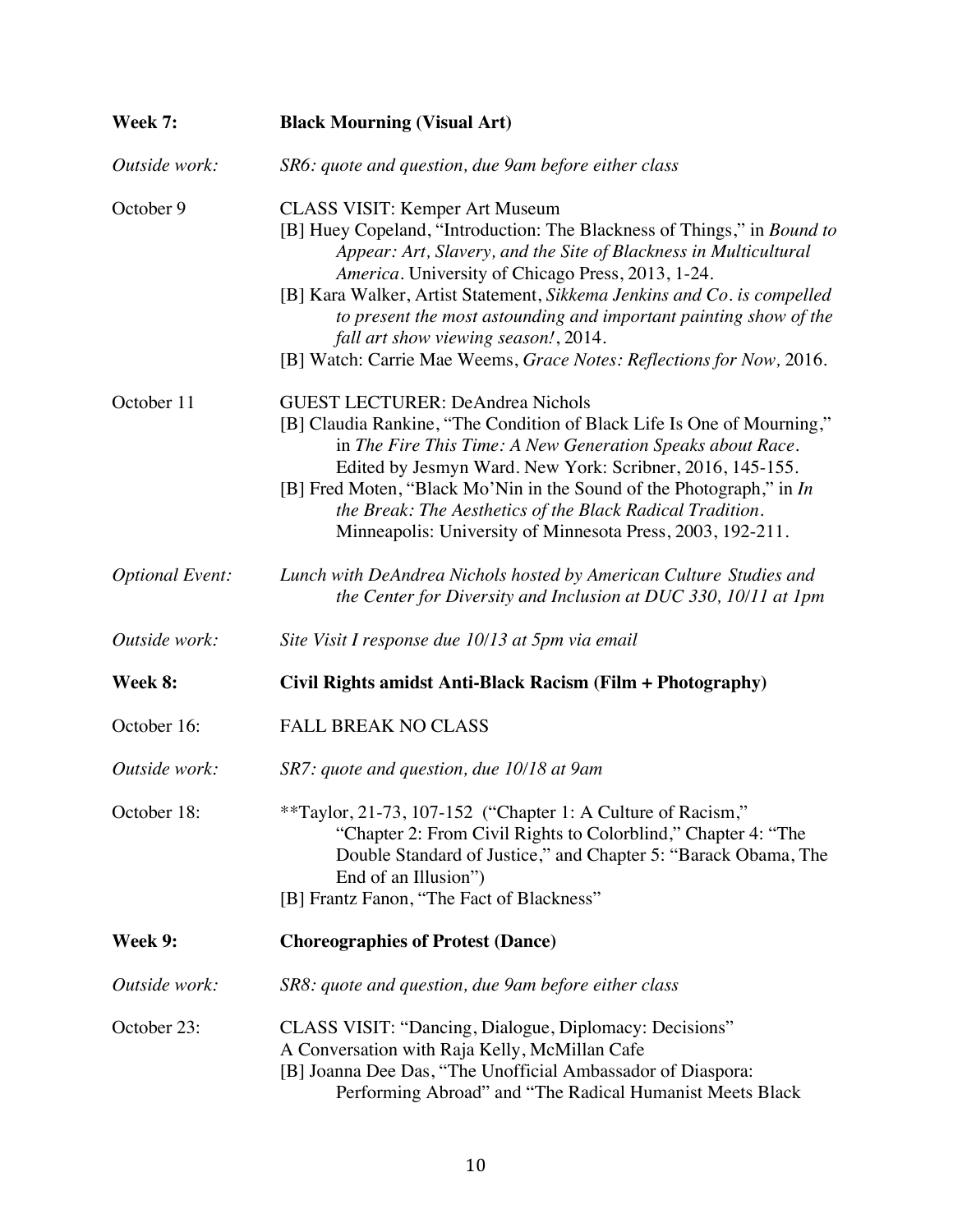|                        | Power Revolution: Dunham in East St. Louis" in Katherine<br>Dunham: Dance and the African Diaspora. Oxford: Oxford<br>University Press, 2017, 123-152, 197-217.                                                                                                                                                                                                                                                                                                                                                                                                                                                                                                                                                                                                                                    |
|------------------------|----------------------------------------------------------------------------------------------------------------------------------------------------------------------------------------------------------------------------------------------------------------------------------------------------------------------------------------------------------------------------------------------------------------------------------------------------------------------------------------------------------------------------------------------------------------------------------------------------------------------------------------------------------------------------------------------------------------------------------------------------------------------------------------------------|
| October 25:            | <b>GUEST LECTURER: Shamell Bell</b><br>[B] Susan Leigh Foster, "Choreographies of Protest," Theatre Journal<br>55.3 (2003): 395-412.<br>[B] Anusha Kedhar, "'Hands Up! Don't Shoot!': Gesture, Choreography,<br>and Protest in Ferguson," The Feminist Wire 6 October 2014.<br>[B] Jeffrey C. Alexander, "Seizing the Stage: Social Performances from<br>Mao Zedong to Martin Luther King, Jr., and Black Lives Matter<br>Today," TDR: The Drama Review 61.1 (2017): 14-42.<br>[B] Makeda Easter and Steve Saldivar, "These L.A. Dancers Are<br>Changing the way people protest," Los Angeles Times 28 April<br>2017.                                                                                                                                                                              |
| <b>Optional Event:</b> | Lunch with Shamell Bell hosted by American Culture Studies and the<br>Center for Diversity and Inclusion at DUC 330, 10/25 at 1pm                                                                                                                                                                                                                                                                                                                                                                                                                                                                                                                                                                                                                                                                  |
| <b>Week 10:</b>        | Black Rage, Black Feminism, Black Space: Nina Simone, Lauryn Hill,<br><b>Solange (Music)</b>                                                                                                                                                                                                                                                                                                                                                                                                                                                                                                                                                                                                                                                                                                       |
| Outside work:          | SR9: quote and question, due 9 am before class                                                                                                                                                                                                                                                                                                                                                                                                                                                                                                                                                                                                                                                                                                                                                     |
| October 30             | RESCHEDULED GUEST LECTURER: Joanna Dee Das<br>[B] Daphne Brooks, "Open Channels: Some Thoughts on Blackness, the<br>Body, and Sound(ing) Women in the (Summer) Time of Trayvon<br>Martin," Performance Research: A Journal of Performing Arts,<br>19:3, 62-68.<br>[B] Katherine McKittrick, "On plantations, prisons, and a black sense of<br>place," Social & Cultural Geography 12.8 (2011): 947-963.<br>[B] Audre Lorde, "Sexism: An American Disease in Blackface" in I Am<br>Your Sister: Collected and Unpublished Writings of Audre Lorde.<br>Oxford University Press, 2009, 44-49.<br>[B] Joanna Dee Das, "Aesthetics as Politics" in Katherine Dunham:<br>Dance and the African Diaspora. Oxford: Oxford University Press,<br>2017, 65-86.<br>[In class] Watch: Lauryn Hill, "Black Rage" |
| November 1             | **Listen: Solange, A Seat at the Table<br>[B] Kimberly Williams, "Unlearning Black Sound in Black Artistry:<br>Examining Quiet in Solange's A Seat at the Table," Sounding<br>Out!, 22 May 2017.<br>[B] Cassie de Costa, "The Profound Power of the New Solange Videos,"<br>The New Yorker, 24 October 2016.<br>[B] bell hooks, "Moving Beyond Pain," bell hooks institute, 9 May 2016.                                                                                                                                                                                                                                                                                                                                                                                                            |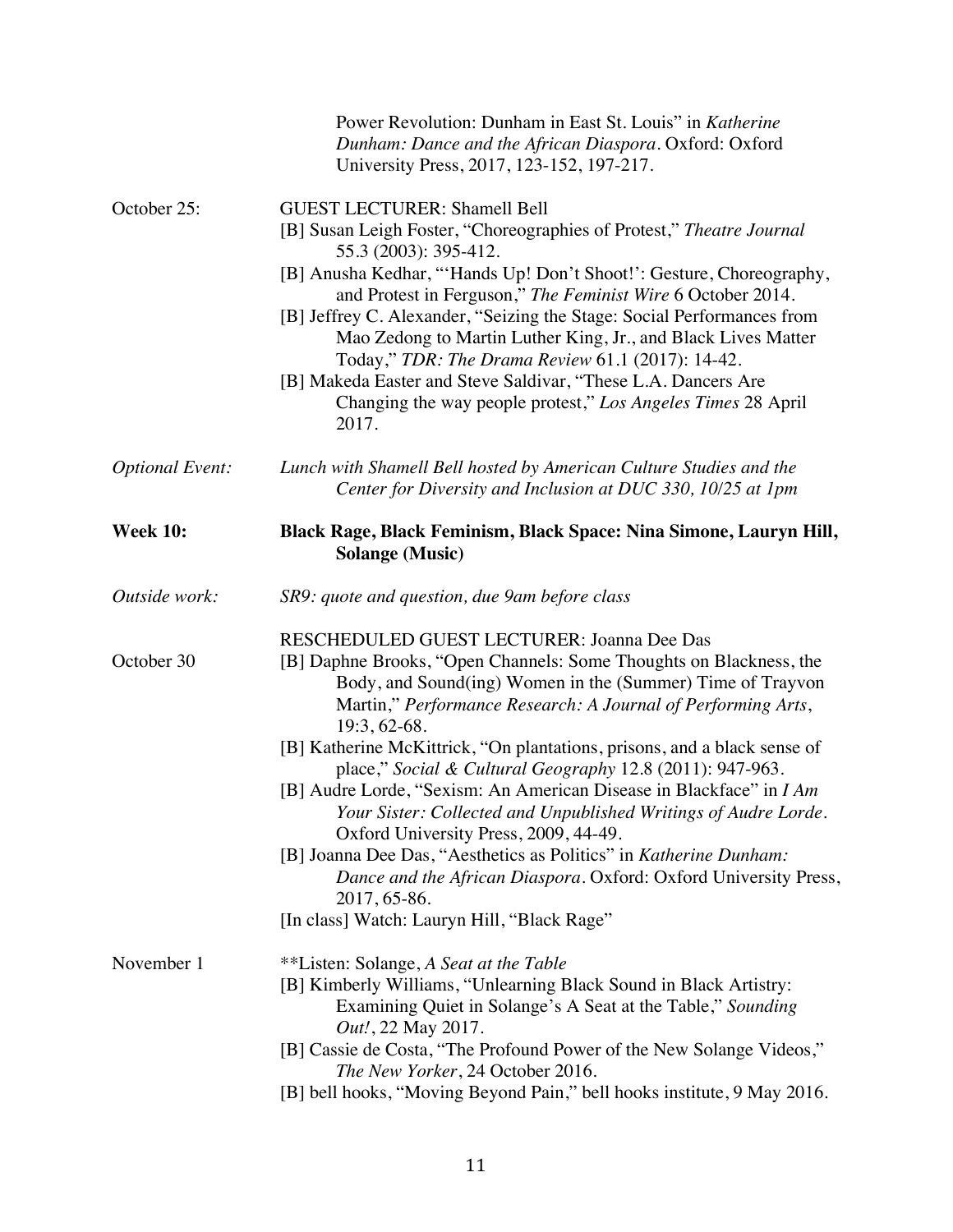|                 | [B] Lori Adelman, "A Black Feminist Roundtable on bell hooks, Beyoncé,<br>and moving beyond pain," feminsting.com, 11 May 2016.<br>[B] bell hooks, "femme feminista," bell hooks institute, 11 May 2016.                                                                                                                                                                                                                                                                                                                                  |
|-----------------|-------------------------------------------------------------------------------------------------------------------------------------------------------------------------------------------------------------------------------------------------------------------------------------------------------------------------------------------------------------------------------------------------------------------------------------------------------------------------------------------------------------------------------------------|
| <b>Week 11:</b> | <b>Black Excellence (Poetry)</b>                                                                                                                                                                                                                                                                                                                                                                                                                                                                                                          |
| Outside work:   | SR10: quote and question, due 9 am before either class                                                                                                                                                                                                                                                                                                                                                                                                                                                                                    |
| November 6:     | <b>GUEST LECTURER: Aaron Coleman</b><br>**Rankine, Citizen.<br>[B] Aaron Coleman, "The History Behind the Feeling: A Conversation<br>with Claudia Rankine," The Spectacle. 23 September 2015.                                                                                                                                                                                                                                                                                                                                             |
| November 8:     | [B] Audre Lorde, "Self-Definition and My Poetry," in I Am Your Sister:<br>Collected and Unpublished Writings of Audre Lorde.<br>Oxford University Press: 2009, 156-157.<br>[B] Listen: Treasure Shields Redmond on Cut & Paste Podcast July 21,<br>2016.<br>[B] Evie Shockley, "Introduction: Renegade Poetics (Or Would Black<br>Aesthetics By An[y] Other Name Be More Innovative?)," in<br>Renegade Poetics: Black Aesthetics and Formal Innovation in<br>African-American Poetry, Iowa City: University of Iowa Press,<br>2011, 1-24. |
| <b>Week 12:</b> | <b>Art Response III - Film/Dance/Music/Poem</b>                                                                                                                                                                                                                                                                                                                                                                                                                                                                                           |
| November 13:    | In Class Performances                                                                                                                                                                                                                                                                                                                                                                                                                                                                                                                     |
| November 15:    | In Class Performances                                                                                                                                                                                                                                                                                                                                                                                                                                                                                                                     |
| Outside work:   | Essay III due 11/19 at 11:59pm                                                                                                                                                                                                                                                                                                                                                                                                                                                                                                            |
| <b>Week 13:</b> | <b>Black Liberation Beyond Resistance</b>                                                                                                                                                                                                                                                                                                                                                                                                                                                                                                 |
| Outside work:   | SR11: quote and question, due 11/20 at 9 am                                                                                                                                                                                                                                                                                                                                                                                                                                                                                               |
| November 20:    | [B] Kevin Quashie, The Sovereignty of Quiet: Beyond Resistance in Black<br>Culture. New Brunswick, NJ: Rutgers University Press, 2012,<br>$1-26.$<br>**Taylor, 153-191 (Chapter 6: "Black Lives Matter: A Movement, Not a<br>Moment")                                                                                                                                                                                                                                                                                                     |
| Outside work:   | Extended Abstracts due 11/26 at 11:59pm                                                                                                                                                                                                                                                                                                                                                                                                                                                                                                   |
| November 22:    | THANKSGIVING BREAK NO CLASS                                                                                                                                                                                                                                                                                                                                                                                                                                                                                                               |